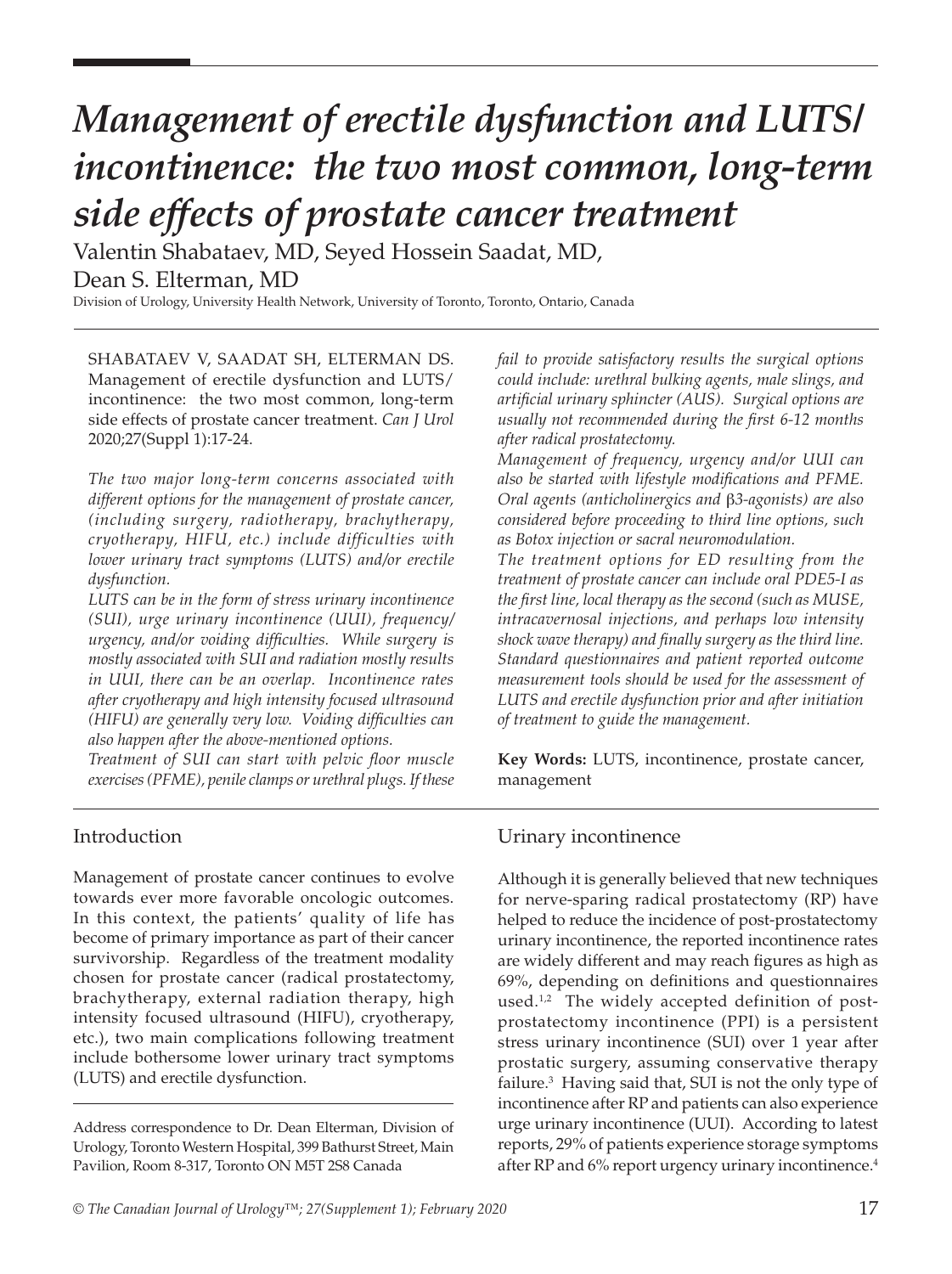The etiology of post-prostatectomy incontinence (PPI) can be multifactorial. These include mechanisms that affect sphincteric function or those that affect bladder function (resulting in impaired bladder compliance, detrusor over- or underactivity). Among these two, sphincter insufficiency is assumed to be the most important reason for incontinence after RP, resulting in SUI.<sup>5,6</sup> Many factors such as age or history of transurethral resection of the prostate (TURP), can influence the continence rate after RP.<sup>2</sup>

Radiotherapy (RT) can also damage bladder wall function through impairment of blood circulation due to endarteritis within the detrusor with subsequent apoptosis and ultimately tissue loss.7 These differences in pathophysiology are reflected in clinical features of LUTS following radiotherapy. In other words, while RP mostly causes SUI (starting in the early period after the operation), urinary symptoms following RT usually manifest as overactive bladder symptoms such as frequency, urgency or urge urinary incontinence (UUI). Brachytherapy can also cause LUTS. One large study of 2461 men after brachytherapy with or without external radiation showed that during 6.4 years of follow up, the incidence of UUI was about three times the incidence of SUI.<sup>8</sup> Patients who have received RT can also experience bladder outlet obstruction with symptoms such as hesitancy, weak urinary stream and intermittency. These can progress until 5 years after external radiotherapy or brachytherapy.<sup>7,9</sup> Later complications of RT can include urethral strictures, leading to urinary retention, and hematuria due to radiation cystitis.

Incontinence rates after cryotherapy and high intensity focused ultrasound (HIFU) are generally low and mostly depend on the volume of ablation (focal versus whole gland ablation). According to the report from the national Cryo On-Line Database (COLD) registry which contained information on 5853 patients, the rate of urinary incontinence after cryotherapy is 1.6% for focal ablation and 3.1 for whole gland ablation.<sup>10</sup> Similar degree of incontinence after HIFU was reported by several studies.<sup>11,12</sup>

Treatment of urinary incontinence depends on its clinical appearance (SUI versus UUI and OAB symptoms), regardless of prostate cancer treatment modality. The treatment options for SUI can be generally divided into two categories of conservative versus surgical options. Conservative methods such as pelvic floor muscle exercises, pad use, penile clamps or urethral plugs are considered the first line of treatment. If these fail to provide satisfactory results the surgical options could include: urethral bulking agents, male slings, and artificial urinary sphincter (AUS). Surgical

options are usually not recommended during the first 6-12 months after RP, to allow for spontaneous recovery and maximum improvement of continence. Following the initial period, repeated assessment of incontinence severity helps to make a decision and to choose a certain type of surgical option. While urethral bulking agents and sling operations are suitable for mild to moderate cases of SUI, the AUS is recommended for more severe incontinence. Both pelvic floor muscle exercises and pharmacotherapy can be considered for overactive bladder (OAB) symptoms including UUI.

# Pelvic floor muscle exercise

Pelvic floor muscle training (PFMT) is defined as "any program of repeated voluntary PFM contractions taught by a health-care professional." It is well understood by urologists that PFMT improves urethral stability and increases urethral closure pressure, which in turn helps with the improvement of SUI. Interestingly this is a treatment modality that can also improve OAB symptoms, including UUI, by inhibiting involuntary detrusor contractions (IBC). Patients may undergo office biofeedback or be referred to a physiotherapist who specializes in the pelvic floor. After providing appropriate instructions, patients can continue with PFME without any medical assistance. Unfortunately not everyone responds to PFMT.<sup>13</sup> According to the recent Cochrane report of 2736 patients treated by PFME for post-prostatectomy incontinence, there was only moderate evidence for an overall benefit from PFMEs compared with the control group.14 Another interesting conclusion was obtained in a recent meta-analysis of PFME programs. The relative risk of continence in the PFME group versus control group was 2.16 at 3 months postoperatively. While at 12 months postoperatively this rate was reduced to 1.23. This indicates that PFME during the first year only helps to reach the maximum possible improvements faster.15

## Penile compression device (penile clamp) for SUI

During the first 6-12 months after RP, or in patients who are not willing to have another surgery for correction of their SUI, or those who are not fit for additional operations penile compression devices are suitable options. They are available in different designs and sizes and can be purchased anonymously. The clamp is placed around the penis and mechanically compresses the urethra. Use of penile clamps help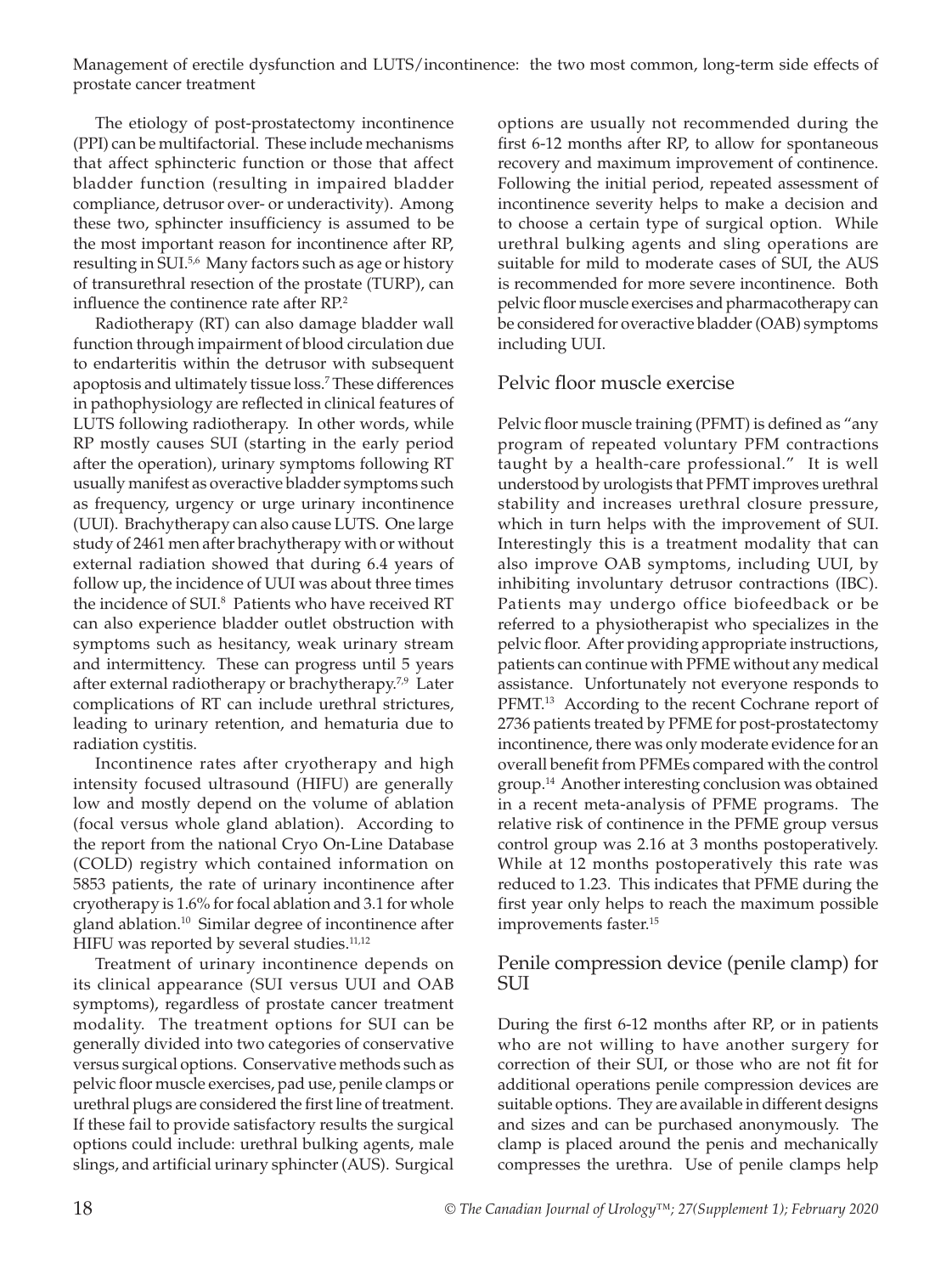to reduce the Incontinence Impact Questionnaire scores.<sup>16</sup> Although none of them completely eliminated urine loss, the devices are well tolerated and improve patients' confidence and tolerance of physical activity. However, complications such as pain, urethral erosion, obstruction, and edema have been reported with long term use.<sup>17</sup> These devices should be used only in men who have normal penile skin and who have sufficient cognitive function and dexterity to open and close the device. Also, the patients have to be instructed to remove the clamp in regular (2-3 hourly) intervals to empty the bladder and restore blood flow in the penis.<sup>16</sup> An alternative containment strategy includes the use of condom catheters. A specially designed condom with inner adhesive may be rolled onto a flaccid penis and the open end can drain into tubing connected to a leg bag.

# Pharmacotherapy

Although it is generally believed that urinary incontinence after RP is a result of damage to the urinary sphincter mechanism and no medications have proven to restore this function, there is evidence of additional lower urinary tract disorders, which may play at least a small part in incontinence. Those include impaired compliance and detrusor overactivity (DO).18 The rationale of pharmacotherapy is based on improving these disorders. Antimuscarinic drugs, β3 agonists and duloxetine have been proposed as medical treatments for these scenarios.<sup>19</sup>

Antimuscarinic and β3 agonists medication, are known as the second-line treatment for DO after PFMT, and may also be used in mixed urinary incontinence. The literature search identified a limited number of studies regarding the use of antimuscarinic medications after prostate cancer treatment; however, one can assume these medications to be also effective in treating OAB symptoms after prostate cancer treatment. The largest randomized double-blind study was in 640 patients. Patients were randomized to solifenacin 5 mg daily or placebo for 12 weeks in an early post-prostatectomy period. In results, the continence rate was 29% in the treatment group versus  $21\%$  in the placebo group.<sup>20</sup> Mirabegron (Myrbetriq) is a β3 agonist, with efficacy similar to antimuscarinics but with fewer side effects. There is no data available on its use in the post-prostate cancer population.

Duloxetine is a serotonin and norepinephrine reuptake inhibitor with influence on Onuf's nucleus in the sacral spinal cord. It provides stimulation of the pudendal nerve, increasing tonus of urethral sphincter and relaxing the detrusor muscle. Duloxetine has been mostly studied in treatment of female stress

incontinence. According to most studies where duloxetine was investigated as a treatment option for post RP incontinence during the first 12 months, continence rates were similar to PFME or showed minimal additional effect. The most common reported side effects of duloxetine are fatigue, dry mouth, nausea, and constipation with controversial reports about discontinuation rates.19

In conclusion, there is not enough evidence to recommend the use of these medications as a standard treatment of post-prostate cancer treatment incontinence.

# Surgical treatment (for SUI, frequency/ urgency, and/or UUI)

When conservative treatment fails, surgery is still the treatment of choice, although there is no accepted guideline on when surgical treatment should be performed. Currently artificial urinary sphincter (AUS) is considered as the gold standard treatment for patients suffering from post-prostate cancer treatment incontinence. This is based on multiple studies showing acceptable long-term success rates among the other options. Other options, such as bulking agents and male slings can be applied as less invasive alternatives in selected patients. The most important factor for choosing among these surgical options is the severity of incontinence. In order to determine the degree of incontinence, some authors suggest using pad weight test, so-called 24 h pad test, to determine the degree of incontinence. To make the right decision about surgical treatment options, it has been generally accepted to divide the incontinence into mild  $\approx 100$  gm/24 hours), moderate (100-400 gm/24 hours) and severe (> 400 gm/24 hours). However, variation in activity level can lead to significant differences in 24 hour pad weights from one day to another and that is why many physicians refused the test and continue to rely on the patient's description of pad number and wetness.<sup>21</sup> Indeed, the size and type of pad and frequency of pad exchanging may be variable, but this information, received from the patient, helps to recognize his perception of the severity of incontinence. For example, if a patient uses several large pads or diapers, which are always wet, that may indicate severe incontinence. In contrast, wearing one or a few small pads per day can be classified as mild or mild-moderate incontinence.<sup>22</sup>

In a recent US national database study of 1246 patients who were operated upon due to SUI, it was shown that 34.9% of patients received an AUS, 36.4% were treated with urethral slings, and 28.7% received a urethral bulking agent.<sup>23</sup>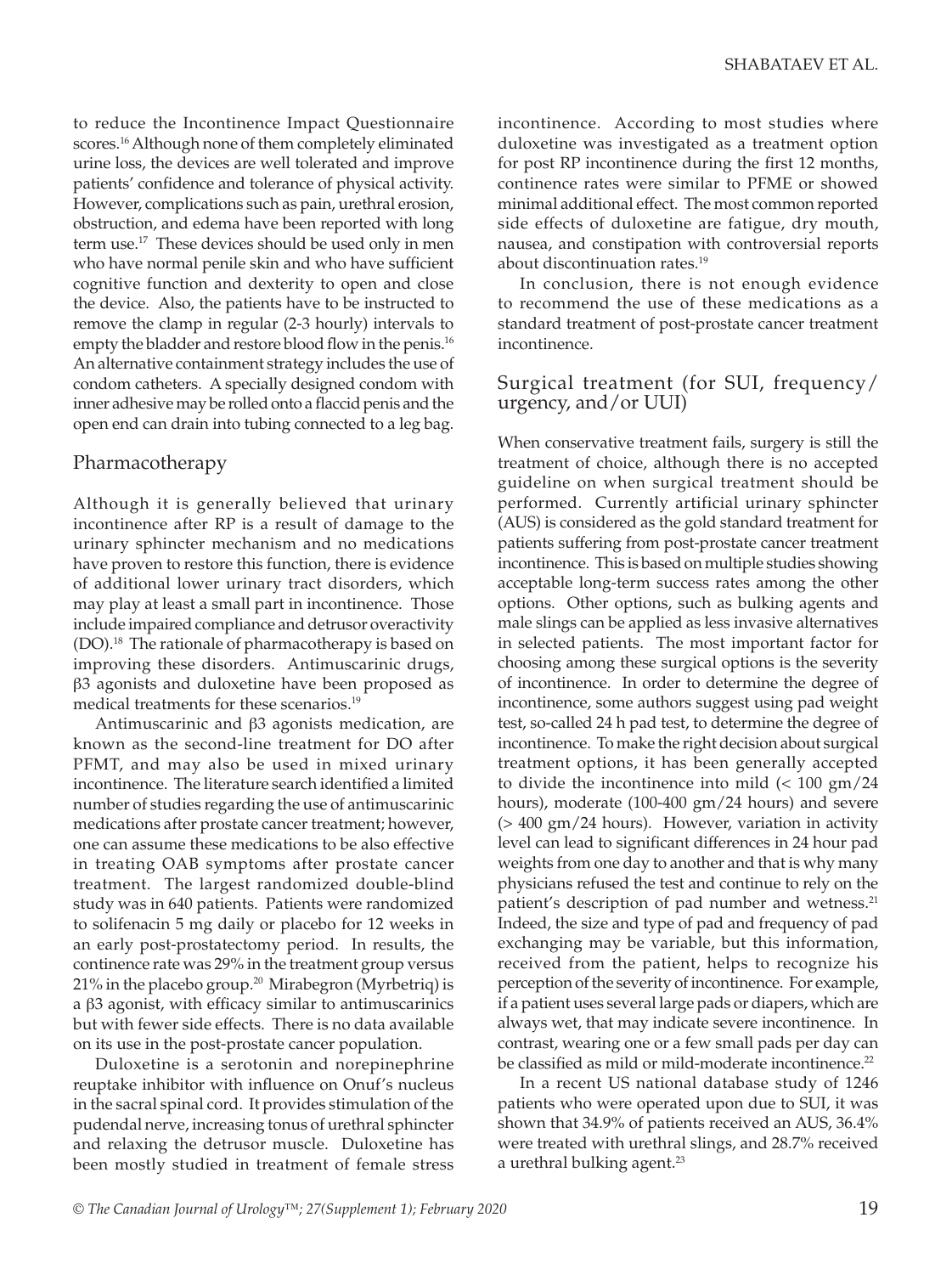To date, the AMS 800 is the most commonly used artificial urinary sphincter (Boston Scientific, Marlborough, MA, USA). This AUS is made up of three parts: urethral cuff which wraps around the urethra to control the flow of urine; a pump which is placed in the scrotum and helps to move fluid into or away from the urethral cuff; and a balloon or reservoir which holds the fluid when the urethral cuff is deflated, which is placed beneath abdominal muscles. Reported continence rates vary between different studies from 55% to 86%.<sup>1</sup> These disparities resulted from lack of universal definition of treatment success as well as a different number of patients with negative predictive features such as radiation or cryotherapy as an etiology of incontinence.<sup>24,25</sup> Despite high rates of patient satisfaction, it has a risk of unique AUS complications including the risk of infection (up to 16%), urethral erosion (up to 13 %) and mechanical failure (up to 6.3%).1,26,27 The second common AUS device ZSI 375, recently introduced in clinical practice, has reported a similar success rate.28 But in contrast to AMS 800 it does not have the balloon (reservoir) and therefore does not require an additional abdominal incision. For that reason it has a lower risk of mechanical failures  $(3.4\%)$ <sup>28</sup>

In the last decades, synthetic mesh male slings (MS) for SUI have become more popular due to its lower cost, less invasiveness and due to the fact that they do not require mechanical manipulation while voiding. The success rate varies from 50% to 90%<sup>29-32</sup> according to the definition of continence and type of device. Even though this outcome seems similar to the success rate of AUS, it has to be kept in mind that MS study cohorts have been different from AUS cohorts. Most urologists concluded that in order to improve the outcomes, careful patient selection is obligatory. The proper candidate should have a mild to moderate degree of SUI, adequate detrusor contraction with no history of radiation treatment in the pelvic area.<sup>33</sup>

The MS can be divided into adjustable or nonadjustable types which in turn divided into several subtypes determined by fixation mechanism and anatomical position. $33$  The adjustable MS can be easily modified to elevate the urethral compression if incontinence does not resolve. With this rationale, it has at least a theoretical advantage over non-adjustable MS. However, no significant differences have been observed in the clinical outcomes or patient satisfaction rates when comparing these devices.<sup>29,30</sup>

At the present time, the AdVance XP sling (Boston Scientific, Marlborough, MA, USA) is the most frequently worldwide used retro-urethral transobturator sling which consists of a polypropylene mesh that is placed under the membranous urethra through a trans-obturator approach.<sup>33</sup> The concept of the urethral sling is to reposition the bulbar urethra by a distance of 3-4 cm which produces additional functional resistance to the posterior urethra and provides support for the external sphincter complex.<sup>34</sup>

The overall complication rate for the AdVance sling was reported at 12.3%. Major early postoperative complications include transient urinary retention requiring temporary re-catheterization (2.7%-15.1%), local infection (1.7%-6.4%) and perineal pain (4%-17%). Late complications are mesh erosions (1.9%-12.8%) into bladder or urethra that are most commonly found in patients who have received radiation therapy.<sup>35</sup>

Another type of inflatable continence devices called ProACT consists of two silicone balloons on the proximal end and a titanium port in the distal end. The two balloons are implanted just below the bladder neck, one on each side, through a trans-cutaneous access in the perineal area under fluoroscopy or transrectal ultrasound guide. The balloons can be inflated or deflated to compress the urethral lumen just below the bladder neck.<sup>33</sup> The technical ease of insertion and the lack of circumferential urethral dissection are proposed advantages of ProACT device. Despite the initial high cure rate, more than a third of patients were dissatisfied with the surgical outcome in the long term. In one long term study, it has been found that only 45% of patients remained satisfied with ProACT device at a median follow up of 57 months.<sup>36</sup> However, given its minimally invasive nature, this device may provide some benefit for additional improvement of continence in case of persistent or recurrent incontinence after sling implantation. Common complications of ProACT device include balloon migration, pain, infection, and recurrent incontinence.

Several types of bulking agents have been proposed for SUI, such as macroplastique, collagen, bulkamide hydrogel and dextranomer/hyaluronic acid copolymer. In the case of post–prostate cancer treatment incontinence, they are injected submucosally in the anastomosis region in an attempt to enhance coaptation of the urethra.<sup>19</sup> In general, these agents have been shown to have low and short lasting effects and recommended in very certain scenarios. One of these indications is recurrent or persistent incontinence after male sling operations. In this case, 80% of men required no further treatment for PPI. Given its low invasive nature, only low-grade complications were reported in 10% of patients.<sup>37</sup>

Surgical options for the management of OAB symptoms could include botox injection or sacral neuromodulation. The details of these options are out of scope of this article.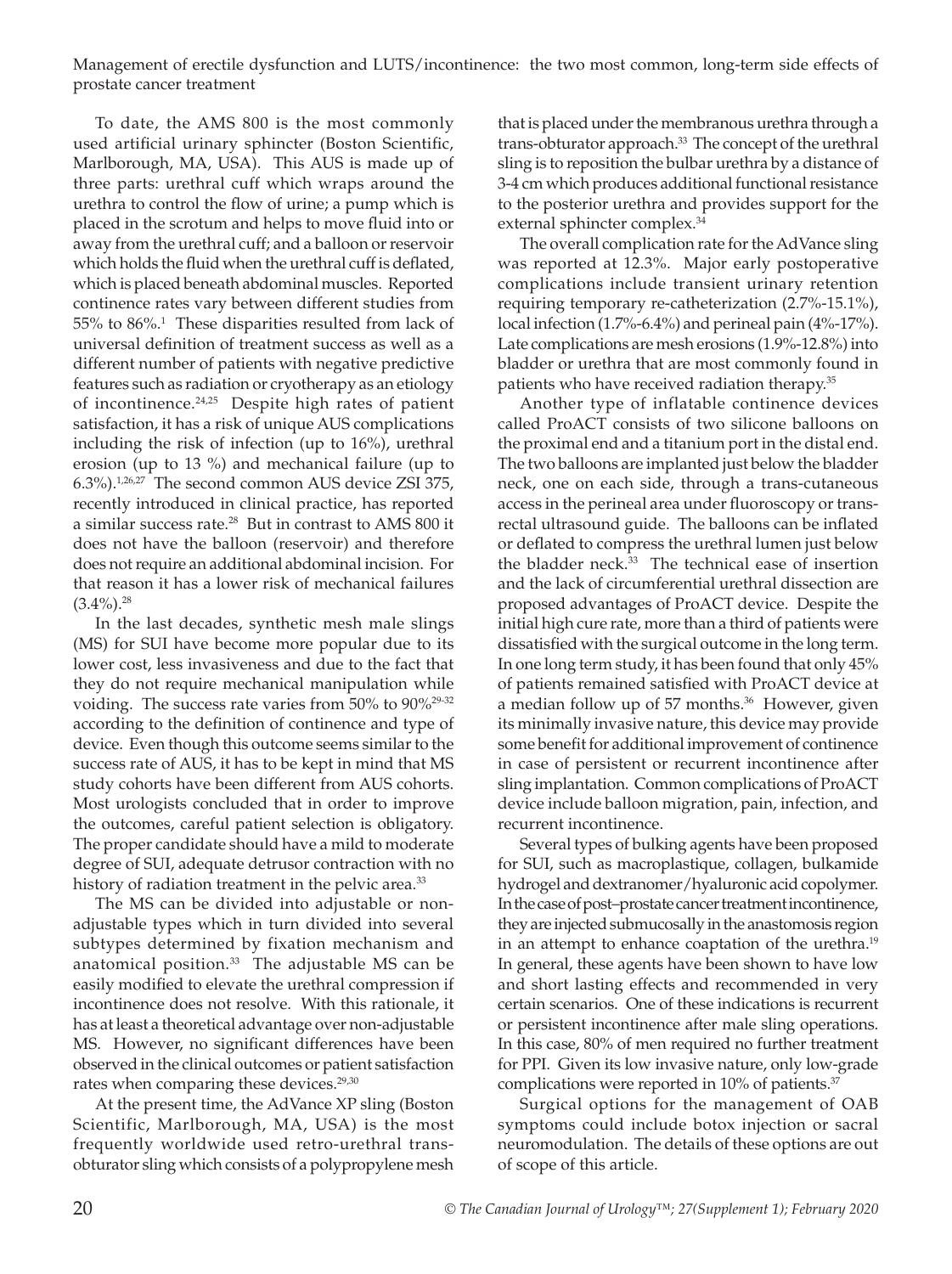## Erectile dysfunction

Erectile dysfunction (ED) after treatment of prostate cancer is a significant quality of life problem for patients and their healthcare providers.

One of the "gold standard" treatment options for localized prostate cancer is RP, which has established long term oncologic benefits.38 ED is a common side effect of the surgery, and given the trend towards being younger at the time of diagnosis and treatment with excellent survival rates, ED becomes a primary concern after RP for many men. The literature reports have a wide variation in erectile function recovery (EFR) rate following RP. In one previous meta-analysis of 22 relevant studies, the rate of EFR ranged from 25% to 78% in an 18 month follow up period after RP. Open RP and traditional laparoscopic RP had similar EFR (57% versus 58%), while robot-assisted RP resulted in a higher EFR rate, 73% compared with these other approaches. Patients < 60 years old had a higher EFR rate than patients  $\geq 60$  years, with EFR being 77% versus 61% respectively.<sup>39</sup> In a more recent study, the authors used more strict definitions of ED and assessed the number of patients who returned to having baseline erections after RP during 24 months without the use of any medications for ED and compared the results before and after RP. They found that only 22% of patients returned to their baseline erectile function (EF) without the use of medication. Of note, only 4% of men who were  $\geq 60$  years of age with functional erections prior to surgery achieved their baseline EF without the use of medication.<sup>40</sup>

The introduction of robotic surgery has led to further evolution of the RP technique. This allows for more precise identification of the periprostatic fascia, thus providing a higher degree of preservation of the periprostatic neurovascular tissue. While most studies have shown a higher EFR rate in robotic surgery, a recent study from a high-volume center, has shown that EFR has not changed over the last decade. With the recovery rates during the last decade being 27% and 34% at 1 and 2 year post-RP respectively.<sup>41</sup>

The second common type of prostate cancer treatment is radiation therapy (RT), which can be external or internal (brachytherapy) radiation with different modalities and radiation dose rates. In contrast to radical prostatectomy, where ED is evident soon after the operation, radiation-based treatments lead to slowly declining EF over 1 to 3 years. Survival rates of prostate cancer patients are high and within 3-5 years of completing treatment, approximately one-half of these patients will develop ED.<sup>42</sup> There are several new techniques for external RT that allow for the delivery of higher doses of radiation with better

cancer control rates and fewer side effects, such as intensity-modulated radiation therapy (IMRT) or stereotactic radiation therapy. However, according to several reports, EFR rates were not much different from rates following different types of external RT or brachytherapy.42,43

In brief, erection is achieved through five phases: initial filling, partial erection, full erection, rigid erection, and return to flaccid state. Psychological or physical sexual stimulation leads to smooth muscle relaxation of the arteries, which allows an increase in blood flow to the corpora cavernosa. Full erection occurs when full rigidity is obtained. During a return to a flaccid state, muscle contractions result in the increased venous outflow and decreasing penile length and girth.<sup>44</sup> Supposed mechanisms of ED after RP or RT rely on neuronal and vascular damage, which can lead to ED through smooth muscle atrophy of the corpora cavernosa, similar to other muscles that atrophy when they are unused. $42$  Both in-vitro and in-vivo studies support the theory that penile hypoxia results in collagen accumulation, smoothmuscle apoptosis and ultimately cavernosal fibrosis. Finally, these changes within the corpus cavernosum contribute to venous leakage and permanent ED, even if the normal function of the nerves return.<sup>45</sup>

Ablative therapy (whole gland or focal) was introduced with the hope of avoiding some of the adverse effects of radical therapy including ED, bladder or bowel dysfunction and urinary incontinence. Ablative therapies refer to a group of minimally invasive modalities, which aim for either total, subtotal or focal ablation (or destruction) of the prostate gland. Currently, apart from cryotherapy and HIFU, which have been investigated within the context of clinical trials, none of the others have been used in daily practice.46 Currently, ED rates after ablative therapy is not interpretable, as many studies within the existing literature either use their own definitions of ED or use no definition at all.<sup>47</sup> Cryotherapy was one of the first ablative techniques to be introduced. It induces cell lysis by cooling tissues down to –40°C. Autonomic dysfunction occurs if the nearby neurovascular tissue reaches 20°C, which may explain the high rates of ED observed after cryotherapy. With HIFU, focused ultrasound energy results in tissue ablation via thermal coagulation, necrosis, and acoustic cavitation. It has the potential of more precise ablation than cryotherapy but many men report ED nevertheless.<sup>48</sup>

In a study that compared cryotherapy with HIFU in cases of whole gland ablation in patients with good pretreatment EF, there was a significant fall in International Index of Erectile Function (IIEF-5) in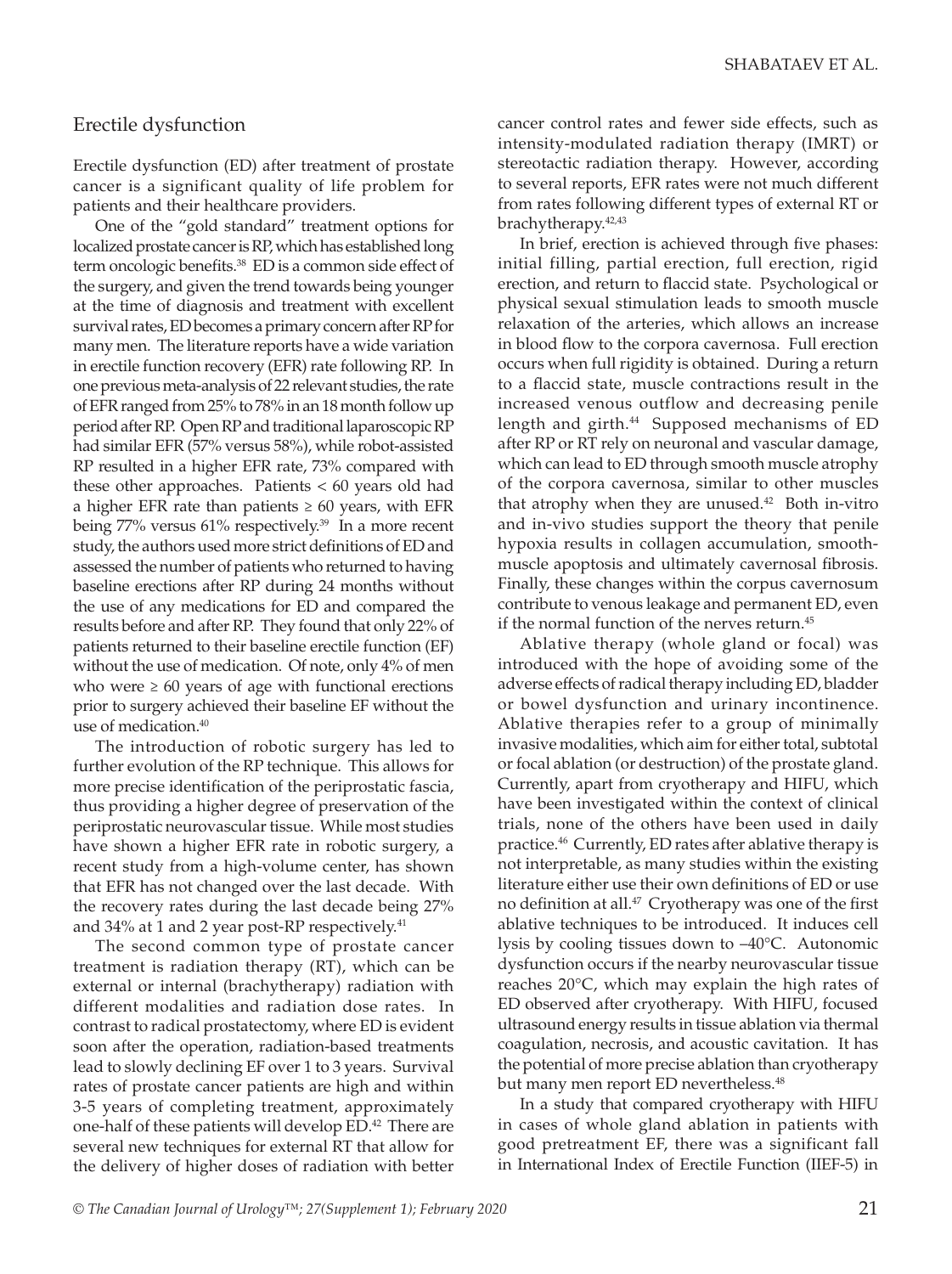both groups at 6 months. The fall from baseline was statistically greater for whole gland cryotherapy than whole gland HIFU at all time follow up points. There was a minimal improvement from the initial fall in IIEF-5 during the 24 months for both modalities.<sup>12</sup> On the other hand, focal ablation has a less detrimental effect on EF.<sup>49</sup> Interestingly, in one non-randomized comparative study, the whole gland HIFU was found to be associated with better EF than both focal and whole gland cryotherapy.<sup>12</sup> In a recent meta-analysis of ablative therapy outcomes, five cryotherapy studies and only two HIFU studies provided information on ED. In cases of cryotherapy, the data showed a lower rate of ED compared to those receiving RP at 1 year, but the difference was not statistically significant. However, analysis of the above mentioned HIFU studies showed a statistically less ED following HIFU comparing to RP.46

The treatment options for ED in post-prostate cancer treatment patients are not different from the options for common ED. Traditional three lines of recommended treatment can be applied in most cases. These include oral therapy as the first line, local therapy as second and operative treatment as the third line.<sup>50</sup>

Integral to the discussion on ED treatment is an understanding of how EF is assessed. Although several validated questionnaires have been developed specifically to assess the EF after prostate cancer treatment, regular International Index of Erectile, Function (IIEF) test and its variation are possible and effective to use for a quick assessment both before and after treatment, due to their simplicity and familiarity to general care practitioners. IIEF-5, also named Sexual Health Inventory For Men (SHIM) is an abbreviated version of the IIEF consisting of 5 questions, which is easier to implement in the clinical setting than the full version of the IIEF.<sup>51</sup> Generally, a score > 21 is considered to represent a normal EF.

Given pathophysiology of ED, the treatment strategy aims to improve oxygenation of cavernosal tissue and prevent structural changes by providing better blood supply. Thus, it has been proposed that using pharmacological or mechanical treatment for ED before, during and after prostate cancer treatment will improve blood supply and prevent cavernosal fibrosis. This concept, also named as "penile rehabilitation" or "erectile function rehabilitation", has been developed to specifically treat ED following radical prostatectomy, but can be applied to other prostate cancer treatment approaches too. Despite this, no official definition or widely accepted treatment plan has been established.<sup>45</sup>

A variety of treatment regimens have been introduced as penile rehabilitation strategies using PDE5i. According to the American Urological Association

(AUA) meta-analyses that compared several penile rehabilitation regimens, including PDE5i and placebo among men who had RP indicate no difference in rates of restored EF between groups. In addition, early administration of PDE5i does not improve later responses to these medications compared to early administration of placebo.

A new useful algorithm to care for sexual dysfunction following prostate cancer treatment was recently developed by Canadian men's sexual health experts and published in Canadian Urological Association journal in December 2018.<sup>52</sup> This algorithm was based on a complex approach, which may be tailored to the individual patient (and partner) presentation. The baseline recommendations for all patients are attempts to perform a regular sexual activity (at least once a week) and involve the sexual partner in the treatment process. The algorithm divides into three sections. The first section includes recommendations for using PDE5i, ICI, MUSE or VED. Choosing certain conservative options depends on the type of prostate cancer treatment received (radiation versus surgery with different levels of cavernous nerve sparing), followed by the desired level of invasiveness (a mechanical device, medication or intracavernous injection).52 Surgical options including rigid or inflatable penile prosthesis, are recommended as the final treatment line. These are usually not recommended during the early post-surgical phases to allow for natural recovery.50

The second section of the algorithm provides treatment recommendations according to time: pre- or post-prostate cancer treatment and according to patient goals for erectile recovery (long term versus short term). The third section of the algorithm is based on providing patients with an expected erection recovery timeline. This is intended to help patients realize the real time of the recovery process. Thus, even using pharmaceutical mechanical tools for ED after RP, some early recovery of mild to moderate erection is expected within 4 months after the operation in less than  $10\%$  of patients.<sup>52</sup>

# Conclusion

In conclusion, similar to common ED, management of post-prostate cancer treatment ED can be initiated by general physicians by starting oral therapy and referring the patient to the urologist in refractory cases for a second and third line therapy. In such model, general physicians, using the algorithm suggested by Canadian men's sexual health experts, can start the ''rehabilitation treatment'' and, given longstanding relationships with the patient they can provide an important therapeutic impact that eventually improves clinical results.  $\Box$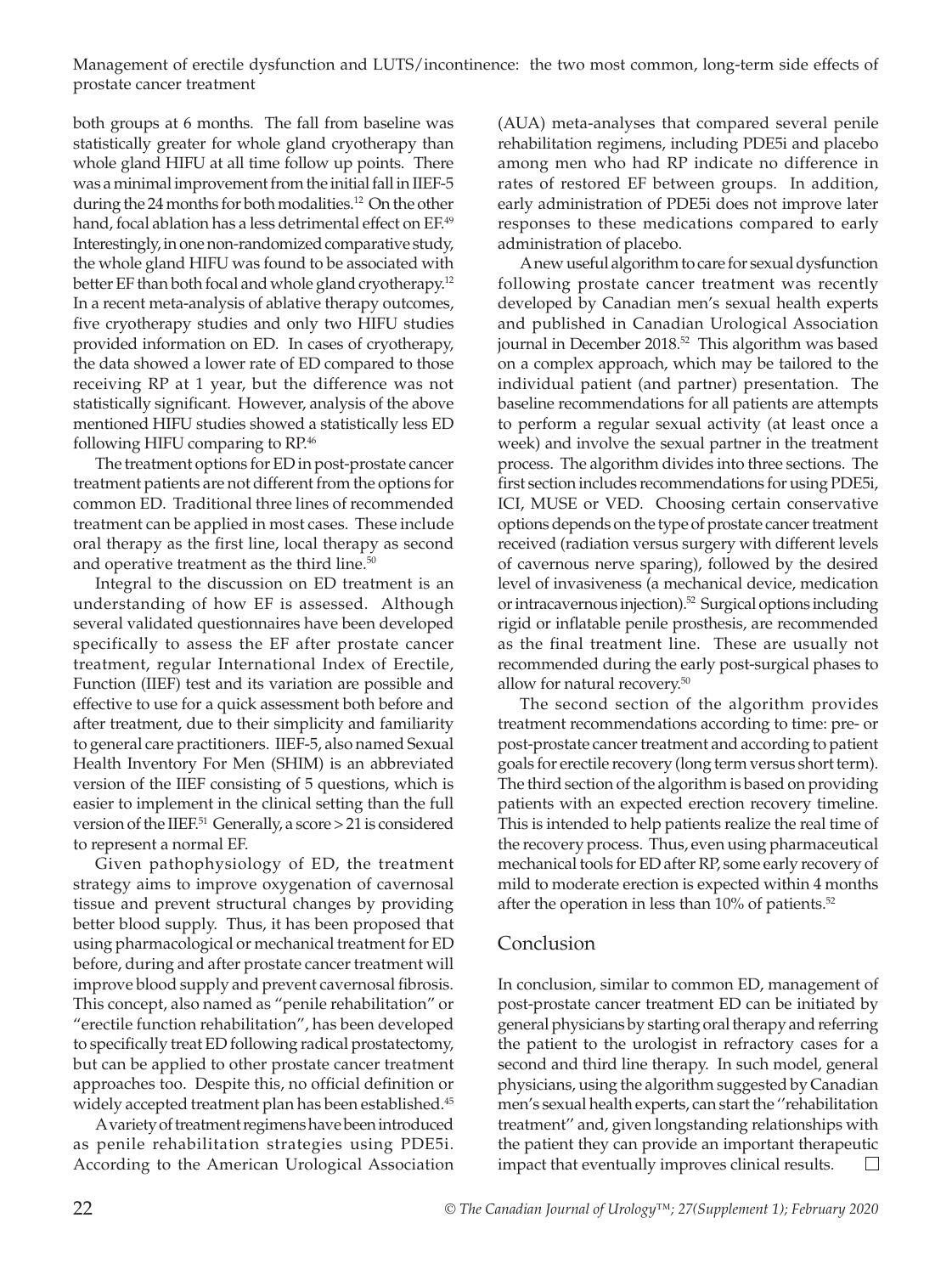#### References

- 1. Kretschmer A, Nitti V. Surgical treatment of male postprostatectomy incontinence: current concepts. *Eur Urol Focus* 2017;3(4-5):364-376.
- 2. Tienza A, Robles JE, Hevia M et al. Prevalence analysis of urinary incontinence after radical prostatectomy and influential preoperative factors in a single institution influential preoperative factors in a single institution. *Aging Male* 2018; 21(1):24-30.
- 3. Caremel R, Corcos J. Incontinence after radical prostatectomy: anything new in its management? *Can Urol Assoc J* 2014;8(5-6): 202-212.
- 4. Hosier GW, Tennankore KK, Himmelman JG, Gajewski J, Cox AR. Overactive bladder and storage lower urinary tract symptoms following radical prostatectomy. *Urology* 2016;94: 193-197.
- 5. Singla AK. Male incontinence: pathophysiology and management. *Indian J Urol* 2007;23(2):174-179.
- 6. Majoros A, Bach D, Keszthelyi A, Hamvas A, Romics I. Urinary incontinence and voiding dysfunction after radical retropubic prostatectomy (prospective urodynamic study). *Neurourol Urodyn* 2006;15(1):2-7.
- 7. Biers S, Sievert K, Thiruchelvam N. Overactive bladder syndrome and lower urinary tract symptoms after prostate cancer treatment. *Curr Opin Urol* 2017;27(3):307–313.
- 8. Leapman MS, Stone NN, Mock S, Stock RG, Hall SJ. Urinary incontinence following prostate brachytherapy. *Urology* 2016; 95:151-157.
- 9. Ferrer M, Guedea F, Suárez JF et al. Quality of life impact of treatments for localized prostate cancer: cohort study with a 5 year follow-up. *Radiother Oncol* 2013;108(2):306-313.
- 10.Ward JF, Jones JS. Focal cryotherapy for localized prostate cancer: a report from the national Cryo On-Line Database (COLD) Registry. *BJU Int* 2012;109(11):1648-1654.
- 11. Uchida T, Tomonaga T, Kim H et al. Improved outcomes with advancements in high intensity focused ultrasound devices for the treatment of localized prostate cancer. *J Urol*  2015;193(1):|103-110.
- 12. Liu YY, Chiang PH. Comparisons of oncological and functional outcomes between primary whole-gland cryoablation and high intensity focused ultrasound for localized prostate cancer. *Ann Surg Oncol* 2016;23(1):328-334.
- 13. Siegel AL. Pelvic floor muscle training in males: practical applications. *Urology* 2014;84(1):1-7.
- 14. Anderson CA, Omar MI, Campbell SE et al. Conservative management for postprostatectomy urinary incontinence. *Cochrane Database Syst Rev* 2015;1:CD001843.
- 15. Fernandez RA, García-Hermoso A, Solera-Martinez M. Improvement of continence rate with pelvic floor muscle training post-prostatectomy: a meta-analysis of randomized controlled trials. *Urol Int* 2015;94(2):125-132.
- 16. Barnard J, Westenberg AM. The penile clamp: medieval pain or makeshift gain? *Neurourol Urodyn* 2015;34(2):116:115–116.
- 17. Kalra S, Srinivas PR, Manikandan R, Dorairajan LN. Urethral diverticulum: a potential hazard of penile clamp application for male urinary incontinence. *BMJ Case Rep* 2015;2015:bcr2015209957.
- 18. Ventimiglia B, Sigona M, Di Dio A, Puglisi T, Costantino G. Urinary incontinence and neuropathy after radical prostatectomy: diagnosis and treatment. *Urologia* 2015;82(1):42-45.
- 19. Løvvik A, Müller S, Patel HR. Pharmacological treatment of post-prostatectomy incontinence: what is the evidence? *Drugs Aging* 2016;33(8):535-544.
- 20. Bianco FJ, Albala DM, Belkoff LH et al. Placebo control, phase 4, multicenter study evaluating urinary continence after robotic assisted radical prostatectomy. *J Urol* 2015;193(4):1305-1310.
- 21.Malik RD, Cohn JA, Chung DE, Bales GT. Assessing variability of the 24-hour pad weight test in men with post-prostatectomy incontinence. *Int Braz J Urol* 2016;42(2):327-333.
- 22. Syan R, Nitti VW. Post-prostatectomy Incontinence Initial Evaluation. In: Sandhu J. (eds) Urinary Dysfunction in Prostate Cancer. Springer Cham. 2016
- 23. Chughtai B, Sedrakyan A, Isaacs AJ et al. National study of utilization of male incontinence procedures. *Neurourol Urodyn* 2016;35(1):74-80.
- 24.Miller AR, Linder BJ, Rangel LJ, Yang DY, Elliott DS. The impact of incontinence etiology on artificial urinary sphincter outcomes. *Investig Clin Urol* 2017;58(4):241-246.
- 25. Husch T, Kretschmer A, Thomsen F et al. Risk factors for failure of male slings and artificial urinary sphincters: results from a large middle European cohort study. *Urol Int* 2017;99(1):14-21.
- 26.Ravier E, Fassi-Fehri H, Crouzet S, Gelet A, Abid N, Martin X. Complications after artificial urinary sphincter implantation in patients with or without prior radiotherapy. *BJU Int* 2015;115(2):300-307.
- 27. Loh-Doyle JC, Hartman N, Nazemi A et al. (2018) Mechanical failure rates of artificial urinary sphincter components: is the 3.5 cm urethral cuff at higher risk? *Neurourol Urodyn* 2019;38(1):187- 192.
- 28.Ostrowski I, Blewniewski M, Neugart F et al. Multicentre experience with ZSI 375 artificial urinary sphincter for the treatment of stress urinary incontinence in men. *Urologia* 2017;84(3):148-152.
- 29. Seweryn J, Bauer W, Ponholzer A, Schramek P. Initial experience and results with a new adjustable transobturator male system for the treatment of stress urinary incontinence. *J Urol*  2012;187(3):956-961.
- 30. Cornel EB. Argus-T adjustable male sling: the influence of surgical technique on complications and short-term efficacy. *Urol Int* 2016;96(2):164-170.
- 31. Friedl A, Muhistadt S, Zachoval R et al. Long-term outcome of the adjustable transobturator male system ( ATOMS ): results of a European multicentre study. *BJU Int* 2017;119(5):785-792.
- 32. Bauer RM, Grabbert MT, Klehr B et al. 36-month data for the AdVance XP ® male sling: results of a prospective multicentre study. *BJU Int* 119(4):626-630.
- 33. Chung E. Contemporary surgical devices for male stress urinary incontinence: a review of technological advances in current continence surgery. *Transl Androl Urol* 2017;6(Suppl2):S112–S121.
- 34.Rehder P, Gozzi C. Transobturator sling suspension for male urinary incontinence including post-radical prostatectomy. *Eur Urol* 2007;52(3):860-866.
- 35. Crivellaro S, Morlacco A, Bodo G et al. Systematic review of surgical treatment of post radical prostatectomy stress urinary incontinence. *Neurourol Urodyn* 2016;35(8):875-881.
- 36. Venturino L, Dalpiaz O, Pummer K, Primus G. Adjustable continence balloons in men: adjustments do not translate into long-term continence. *Urology* 2015;85(6):1448-1452.
- 37. Chung A, Lynch W, McCammon K. Outcomes of periurethral bulking agent injection for treatment of postprostatectomy. *Eur Urol Suppl* 2018;17(2):e1655.
- 38. Eastham JA, Scardino PT, Kattan MW. Predicting an optimal outcome after radical prostatectomy: the trifecta nomogram. *J Urol* 2008;179(6):2207-2211.
- 39. Tal R, Alphs HH, Krebs P, Nelson CJ, Mulhall JP. Erectile function recovery rate after radical prostatectomy: A meta-analysis. *J Sex Med* 2009;6(9):2538-2546.
- 40. Nelson CJ, Scardino PT, Eastham JA, Mulhall JP. Back to baseline: erectile function recovery after radical prostatectomy from the patients' perspective. *J Sex Med* 2013;10(6):1636-1643.
- 41. Capogrosso P, Vertosick EA, Benfante NE et al. Are we improving erectile function recovery after radical prostatectomy? Analysis of patients treated over the last decade. *Eur Urol* 2019;75(2):221- 228.